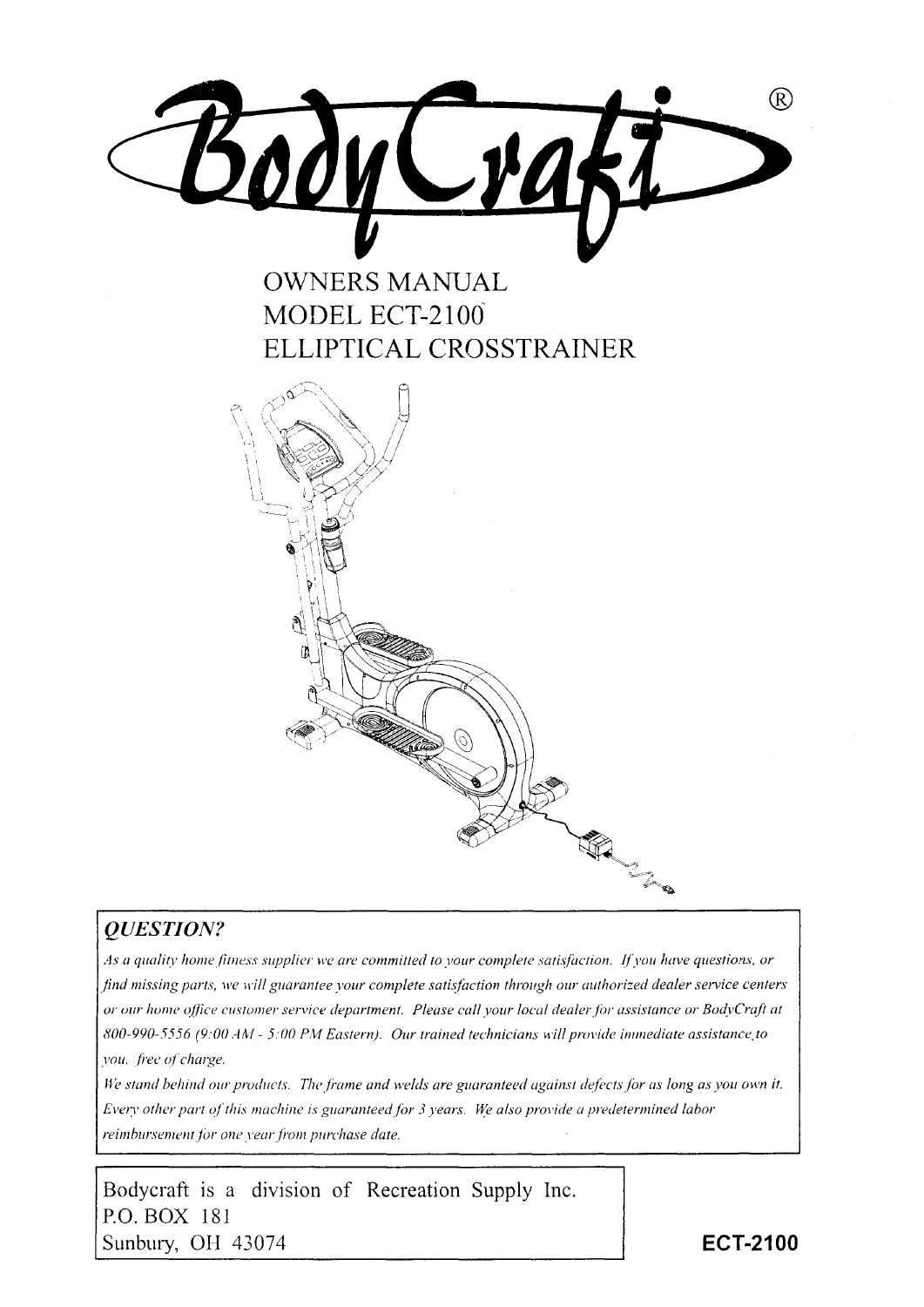## BEFORE YOU BEGIN

Congratulations! And thank you for selecting the BodyCraft ECT-2100 Elliptical Crosstrainer. We believe you have made a wise investrnent. The BodyCraft ECT-2100 Elliptical Crosstrainer can provide an efficient, low impact cardiovascular workout. We welcome your comments and questions.

For your safety and benefit, read this manual and the accompanying literature before using the BodyCraft ECT-2 100 Elliptical Crosstrainer. It provides you safety rules, assembly instructions, and routine inspection and maintenance information. Please keep this manual for future reference.

## IMPORTANT SAFETY NOTES

There is a risk assumed by individuals who use this type of equipment. Before beginning this or any other exercise program consult your physician. This is especially important for individuals over the age of 35, or persons with pre-existing health problems. Injuries to your health may result from incorrect or excessive training. If, at any time while exercising, you experience faintness, shortness of breath, dizziness, or any type of unusual pain, stop immediately. Recreation Supply, Inc. assumes no responsibility for personal injury or property damage sustained by or through use of this product.

- 1. Read and follow all instructions in this manual and any accompanying literature. Additional copies are available. Do not use this product until you have become completely familiar with its safe operation.
- 2. This product must be examined regularly for damage and wear. DO NOT use this product if you suspect any defects. Pay special attention to moving parts and pivot points. Call your local dealer or BodyCraft immediately if service or parts are needed.
- 3. Do not allow young children to use or play with or around this machine. Allow older children to use the product only with close adult supervision.
- 4. PIug this product into a grounded outlet only.
- 5. Never operate a BodyCraft product if it has a damaged power cord, or if the cord is wet. Keep the power cord away from heat sources. Do not run the cord along side, or under this product. Do not use the power cord as a means to move this product.
- 6. Be certain pins are fully inserted and screws tightened when making adjustments. Failure to do so can cause damage that is costly and not covered under warranty.
- 7. Keep hair, shoelaces, towels, and clothing away from moving parts at all times. Keep body away from moving parts except for designated pedals and handles.
- 8. Wear proper clothing. Do not wear loose clothing. Do not wear shoes with leather sloes or high heels.
- 9. This product must be assembled and kept on a flat, level surface to ensure its proper function.
- 10. Maintain a minimum of 8 inches clearance on three sides. Keep at least one foot of clearance from the fiont.
- 11. This product must be used in a cool, low humidity environment to ensure its proper function.
- 12. Keep the rnachine clean. We recommend soapy water. Do not use harsh chemicals or abrasive materials. Always unplug this product before perfonning any cleaning or maintenance.
- 13. Exercise with extreme care to avoid injury.
- 14. This product is built for home use only. It is not warranted for institutional use.
- 15. Maximum user weight is 300 Pounds (136 Kg.).
- 16. if unsure about the proper use of the BodyCraft Elliptical Crosstrainer call your local dealer or our customer service deoartment at 800-990-5556.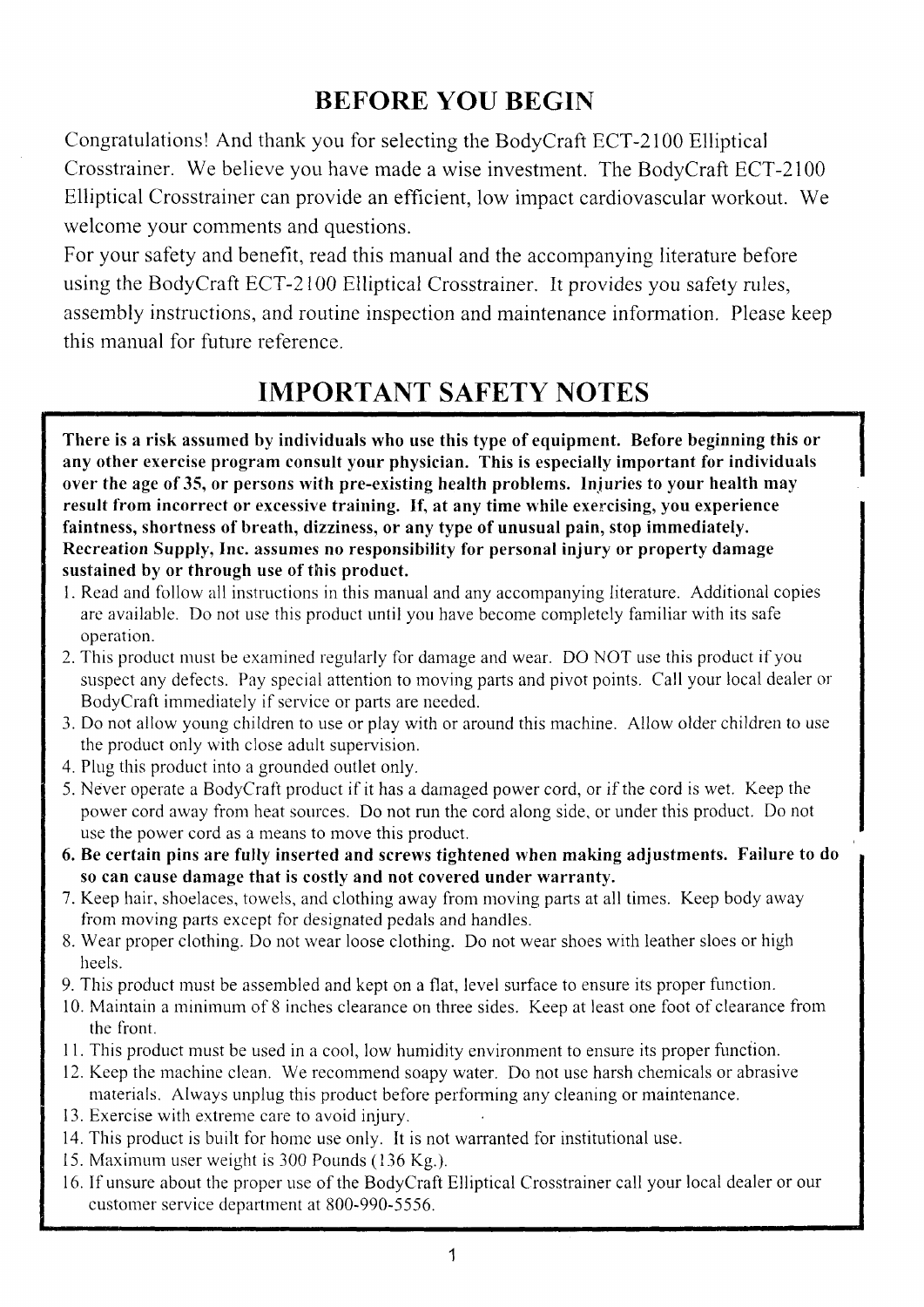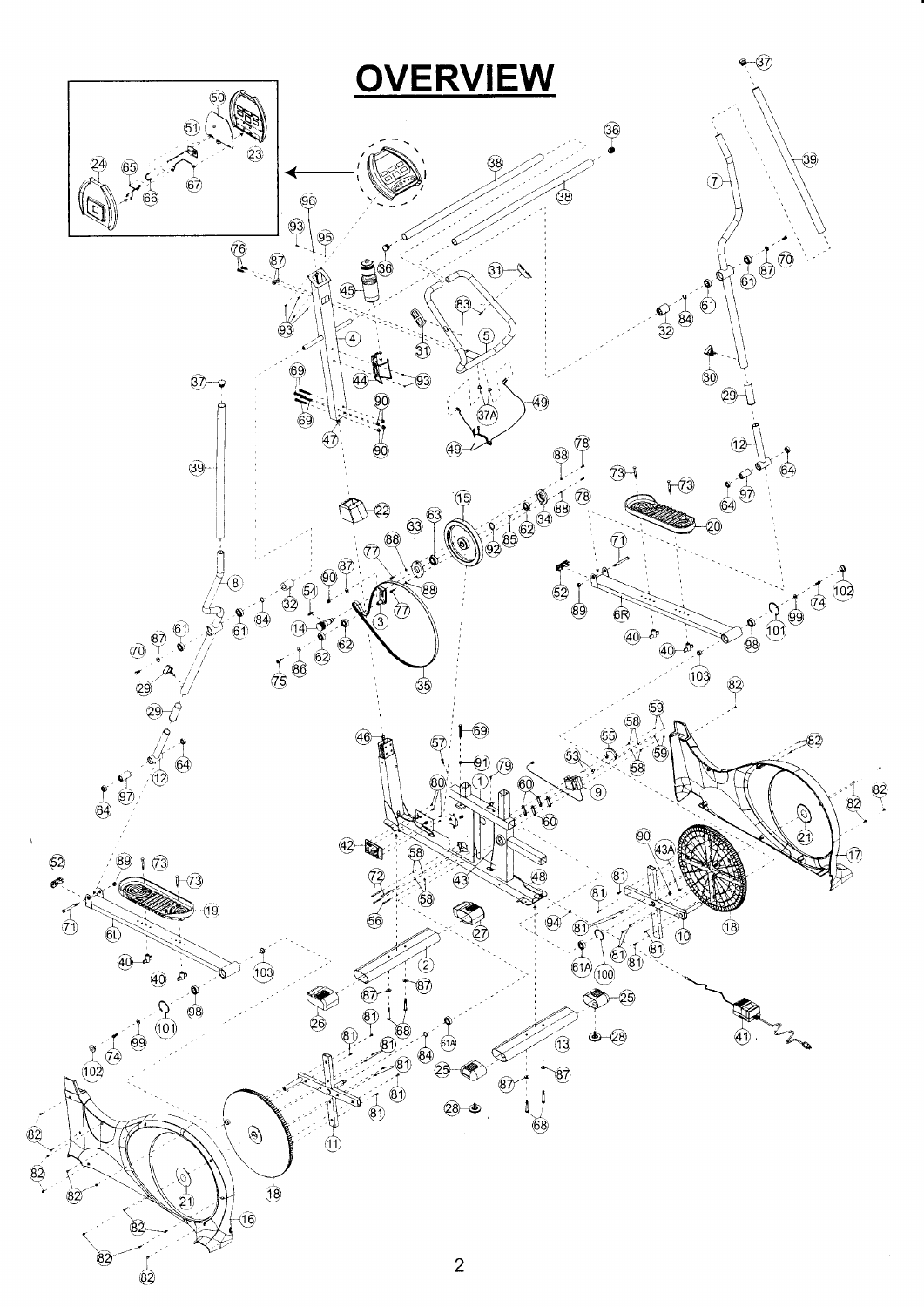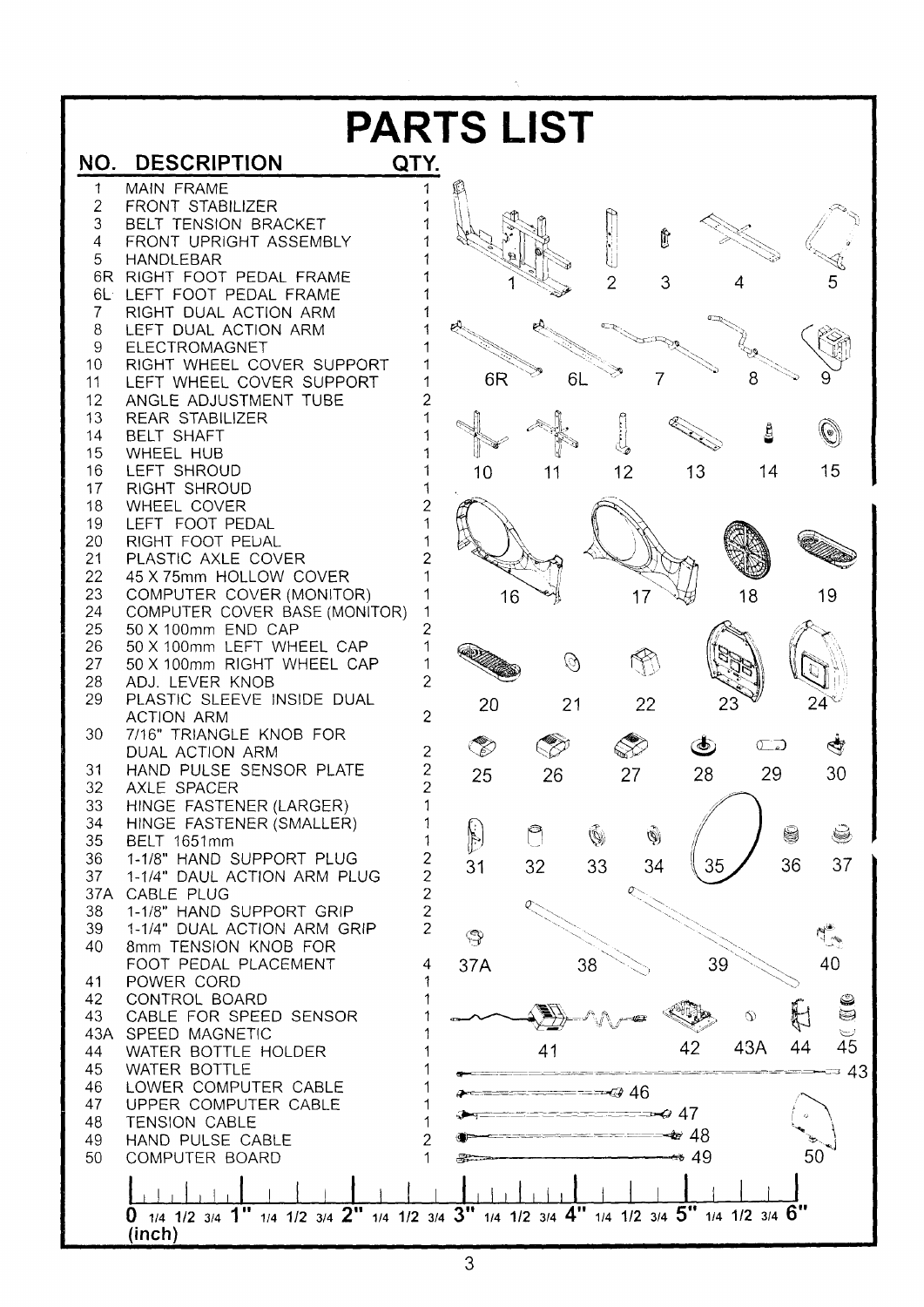| <b>PARTS LIST</b> |                                                                                           |                                           |                                                                                                                                                                                          |                             |               |         |                |
|-------------------|-------------------------------------------------------------------------------------------|-------------------------------------------|------------------------------------------------------------------------------------------------------------------------------------------------------------------------------------------|-----------------------------|---------------|---------|----------------|
| NO.               | <b>DESCRIPTION</b>                                                                        | QTY.                                      |                                                                                                                                                                                          |                             |               |         |                |
| 51                | PULSE CHIP                                                                                | 1                                         |                                                                                                                                                                                          |                             |               |         |                |
| 52                | 1" X 3" PEDAL ARM TUBE PLUG                                                               | $\overline{c}$                            |                                                                                                                                                                                          |                             |               |         |                |
| 53                | MAGNETIC FASTENER                                                                         | $\overline{2}$                            |                                                                                                                                                                                          |                             |               |         |                |
| 54                | FASTENER OF BELT AXLE                                                                     |                                           |                                                                                                                                                                                          |                             | $\Theta$      |         |                |
| 55                | "U" SHAPED MAGNETIC DIVIDER                                                               |                                           |                                                                                                                                                                                          |                             |               |         |                |
| 56                | M5 X 45mm HEX BOLT                                                                        | 2                                         | 51                                                                                                                                                                                       | 52                          | 53            | 54      | 55             |
| 57                | M6 X 16mm MACHINE BOLT                                                                    | 1                                         |                                                                                                                                                                                          |                             |               |         |                |
| 58                | M5 WASHER                                                                                 | 8<br>4                                    |                                                                                                                                                                                          |                             | $\circledS$   | ⊜       |                |
| 59<br>60          | M5 NYLON NUT<br>STRAIGHT MAGNETIC DIVIDER                                                 | 4                                         |                                                                                                                                                                                          |                             |               |         |                |
| 61                | 6004 BEARING                                                                              | 4                                         | 56                                                                                                                                                                                       | 57                          | 58            | 59      | 60             |
| 61A               | 6004ZB BEARING                                                                            | $\overline{c}$                            |                                                                                                                                                                                          |                             |               |         |                |
| 62                | 6203 BEARING                                                                              | 3                                         | ◎                                                                                                                                                                                        | $\boldsymbol{\circledcirc}$ | ◉             | O       | ◉              |
| 63                | 6005 BEARING                                                                              |                                           | 61                                                                                                                                                                                       | 61A                         | 62            | 63      | 64             |
| 64                | 6200 BEARING                                                                              |                                           |                                                                                                                                                                                          |                             |               |         |                |
| 65                | PULSE CONNECTING CABLE                                                                    |                                           |                                                                                                                                                                                          |                             |               |         |                |
| 66                | PULSE CHIP CABLE                                                                          |                                           |                                                                                                                                                                                          |                             |               |         |                |
| 67                | COMPUTER CONNECTING CABLE                                                                 |                                           |                                                                                                                                                                                          |                             |               |         |                |
| 68                | 3/8" X 2-1/4" HEX CARRIAGE BOLT                                                           | 4                                         |                                                                                                                                                                                          | 65                          | 66            |         | 67             |
| 69                | 3/8" X 2-1/4" HEX THREADED BOLT                                                           | 5                                         |                                                                                                                                                                                          |                             |               |         |                |
| 70                | 3/8" X 19mm HEX BOLT                                                                      | $\overline{2}$                            |                                                                                                                                                                                          |                             |               |         |                |
| 71                | M10 X 90mm HEX BOLT                                                                       | $\overline{\mathbf{c}}$                   |                                                                                                                                                                                          | anumum <sup>k</sup>         |               | Cby.    | E              |
| 72<br>73          | M5 X 60mm HEX BOLT<br>M8 X 50mm CARRIAGE HEX BOLT                                         | $\overline{c}$<br>4                       | 68                                                                                                                                                                                       |                             | 75            | 82      |                |
| 74                | 5/16" X 3/4" HEX BOLT                                                                     | $\overline{c}$                            |                                                                                                                                                                                          |                             |               |         | 89             |
| 75                | M8 X 16mm ALLEN PAN BOLT                                                                  | 1                                         |                                                                                                                                                                                          |                             |               |         |                |
| 76                | 3/8" X 1-1/4" DOME HEAD ALLEN BOLT                                                        | $\overline{\mathbf{c}}$                   | <b><i><u> A COMMON COMMUNICATION COMMUNICATION COMMUNICATION COMMUNICATION COMMUNICATION COMMUNICATION COMMUNICATION COMMUNICATION COMMUNICATION COMMUNICATION COMMUNICATION</u></i></b> |                             | <b>MARKET</b> | EASTERN | S              |
| 77                | M6 X 16mm ALLEN BOLT                                                                      | $\overline{c}$                            | 69                                                                                                                                                                                       |                             | 76            | 83      | 90             |
| 78                | M6 X 12mm ALLEN BOLT                                                                      | $\overline{c}$                            |                                                                                                                                                                                          |                             |               |         |                |
| 79                | M6 X 10mm DOME BOLT                                                                       | 1                                         | <b>THE REAL</b><br>₿                                                                                                                                                                     |                             |               |         |                |
| 80                | M4 X 10mm DOME BOLT                                                                       | 4                                         | 70                                                                                                                                                                                       |                             | 77            | 84      | $\circledcirc$ |
| 81                | 3/16" X 18mm SET SCREW                                                                    | 16                                        |                                                                                                                                                                                          |                             |               |         | 91             |
| 82                | M5 X 18mm SHEET METAL SCREW                                                               | 18                                        |                                                                                                                                                                                          | <b>MANIKA</b>               |               |         |                |
| 83                | M4 X 25mm SHEET METAL SCREW                                                               | っ                                         |                                                                                                                                                                                          |                             | 78            | 85      |                |
| 84                | SPRING RING                                                                               | 3                                         | 71                                                                                                                                                                                       |                             |               |         |                |
| 85                | SPRING RETAINER CLIP                                                                      | 1                                         |                                                                                                                                                                                          |                             | <b>Q</b>      |         | 92             |
| 86                | M8 WASHER                                                                                 |                                           | 72                                                                                                                                                                                       |                             | 79            | 86      |                |
| 87                | 3/8" WASHER                                                                               | 9                                         |                                                                                                                                                                                          |                             |               |         |                |
| 88<br>89          | M6 WASHER<br>M10 NYLON NUT                                                                | 4<br>$\overline{c}$                       |                                                                                                                                                                                          |                             |               |         | $\mathcal{O}$  |
| 90                | 3/8" NYLON NUT                                                                            | 6                                         |                                                                                                                                                                                          |                             | $\alpha$      |         | 93             |
| 91                | 3/8" NUT                                                                                  | 1                                         | 73                                                                                                                                                                                       |                             | 80            | 87      |                |
| 92                | SPRING CLIP                                                                               | 1                                         |                                                                                                                                                                                          |                             |               |         |                |
| 93                | M5 X 10mm DOME BOLT                                                                       | 7                                         |                                                                                                                                                                                          |                             |               | O)      |                |
| 94                | 1/2" NUT 20 UNF                                                                           |                                           | 74                                                                                                                                                                                       |                             | 81            | 88      | 94             |
| 95                | M5 NUT                                                                                    |                                           |                                                                                                                                                                                          |                             |               |         |                |
| 96                | <b>EARTH WIRE</b>                                                                         |                                           | 9                                                                                                                                                                                        |                             |               | O       | O,             |
| 97                | <b>BEARING HOUSING</b>                                                                    | $\overline{\mathbf{c}}$                   | 95                                                                                                                                                                                       | 96                          | 97            | 98      | 99             |
| 98                | 2204K BEARING                                                                             | $\overline{c}$                            |                                                                                                                                                                                          |                             |               |         |                |
| 99                | 5/16" X 3mm OD. 27 WASHER                                                                 | $\overline{c}$                            |                                                                                                                                                                                          |                             |               |         |                |
| 100               | 20mm SPRING CLIP                                                                          | 1                                         |                                                                                                                                                                                          |                             |               |         |                |
| 101<br>102        | 47mm SPRING CLIP<br>PLASTIC INNER CAP                                                     | $\overline{\mathbf{c}}$<br>$\overline{c}$ |                                                                                                                                                                                          |                             |               |         |                |
| 103               | PLASTIC CAP                                                                               | $\overline{2}$                            | 100                                                                                                                                                                                      | 101                         | 102           | 103     |                |
|                   |                                                                                           |                                           |                                                                                                                                                                                          |                             |               |         |                |
|                   |                                                                                           |                                           |                                                                                                                                                                                          |                             |               |         |                |
|                   | 1/4 1/2 3/4 1" 1/4 1/2 3/4 2" 1/4 1/2 3/4 3" 1/4 1/2 3/4 4" 1/4 1/2 3/4 5" 1/4 1/2 3/4 6" |                                           |                                                                                                                                                                                          |                             |               |         |                |
|                   | (inch)                                                                                    |                                           |                                                                                                                                                                                          |                             |               |         |                |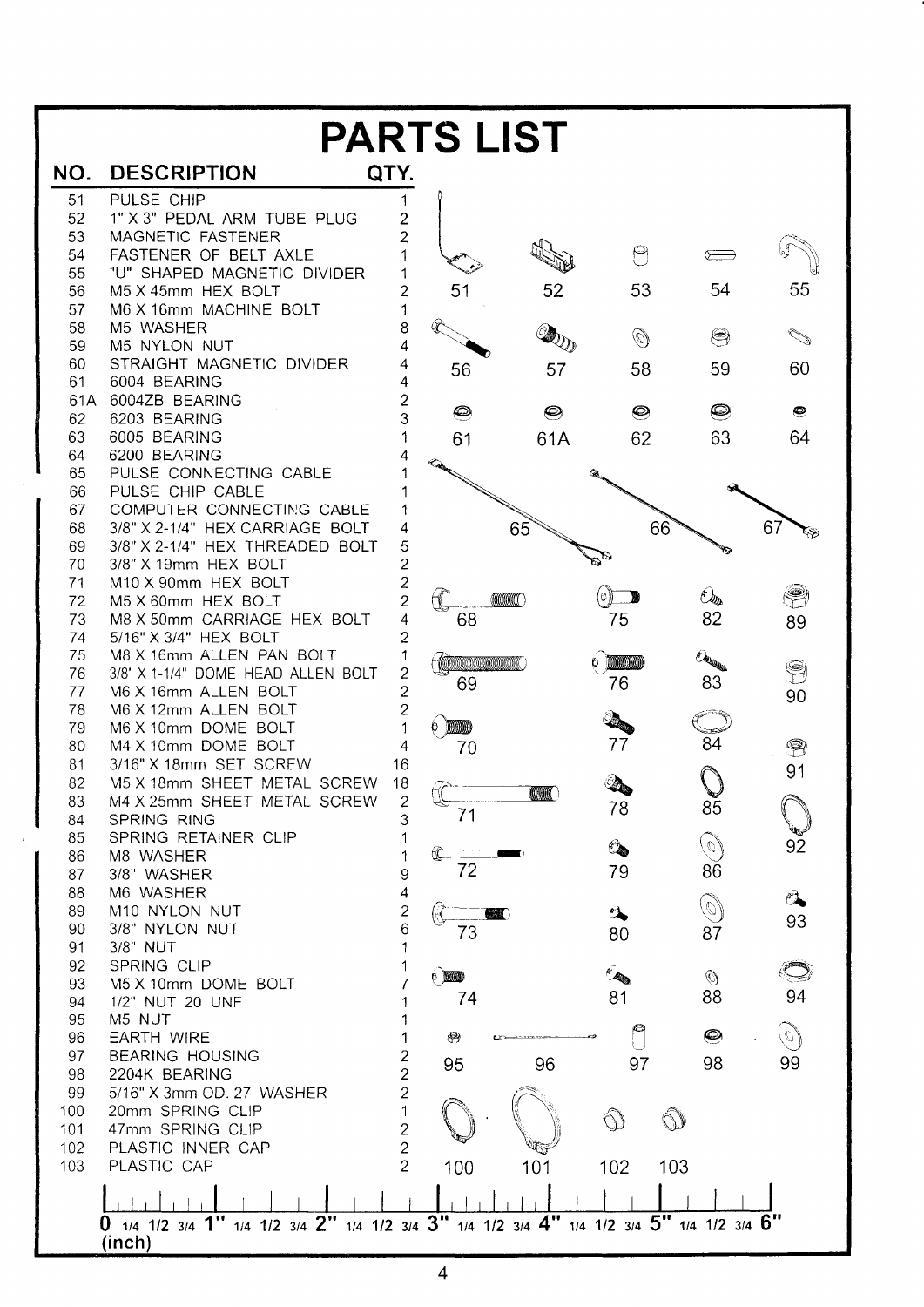#### Note: Save one of the packaging Styrofoam blocks to aid assembly.

Open carton and unpack all parts. Check to ensure you have the following

- 1. Main frame with plastic shrouds and pedal frames attached
- 2. Front Stabilizer
- 3. Rear Stabilizer
- 4. Front Upright Assembly
- 5. Monitor
- 6. Left and Right Foot Pedals
- 7. Assembly Kit with nuts, bolts, end caps, etc.

All other parts listed are pre-assembled.



Place a Styrofoam block from the box under the rear of the Main Frame (1). Remove the protective cover from the rear of the Main Frame (1 ). Attach the Rear Stabilizer (13) to the Main Frame using the preassembled Washers (87) and Bolts (68). Repeat the procedure for the Front Stabilizer (2).



# Step 2

### Note: This step could require two people.

Slide the Hollow Cover (22) onto the Front Upright Assembly (4) as shown in figure B1. Connect the Upper (47) and Lower (46) Computer Cables. Make sure the plugs are fully seated. Do not push too hard. Slide the Front Upright Assembly (4) onto the Main Frame (1), and then attach using four 3/8" X 2-1/4" Hex Threaded Bolts (69) and four 3/8" Nylon Nuts (90). Cut the retaining ties on the Dual Action Arms.

Do not fully tighten the bolts (69) until after Step 3, and after the computer is attached and working properly.

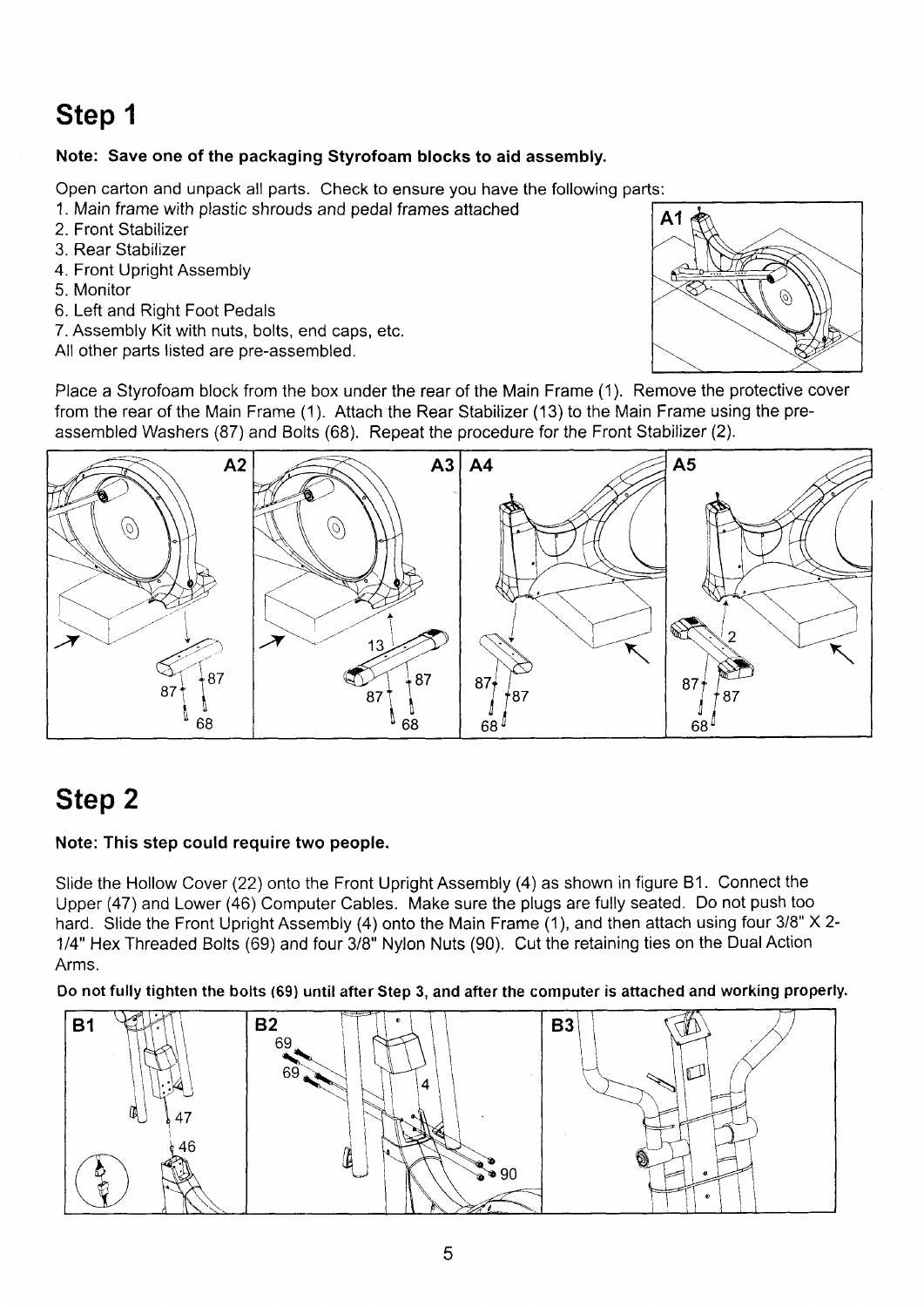Insert the Angle Adjustment Tube (12) into the Right Dual Action Arm (7) and choose a height, then tighten the Triangle Knob (30). Repeat the procedure (and same height) for the Left Dual Action Arm (8). You will want to experiment with height adjustment to find the most comfortable stride.



### Step 4

Find the Handlebar (5). Insert the Hand Pulse Cable (49) into the slot in the front of the Front Upright (4), and out of the top. While holding<br>the Head Bulse Ceble (40) and the Upper Computer Ceble (47) with the opposite hand, slide the Handlebar (5) into the slot in the Front Upright (4). Be careful to route the cables through the slot in the H land Support (5)! Do not pinch, or crimp the wires in any way! Fasten the Handlebar using two 3/8" Washers (87) and two 3/8" X 1-1/4" Dome Head Allen Bolts (76). the Hand Pulse Cable (49) and the Upper Computer Cable (47) with



D<sub>1</sub>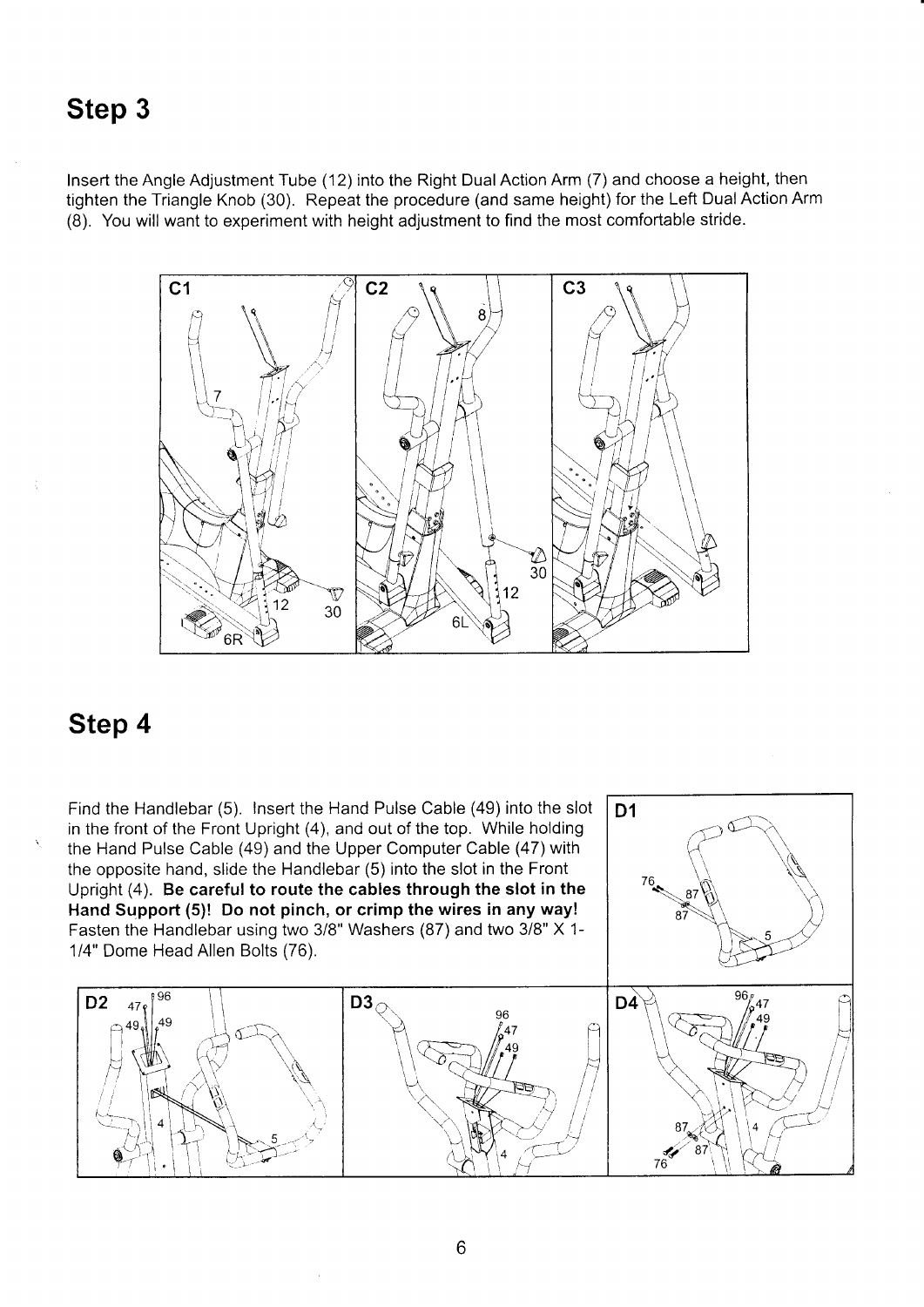Connect the wires as shown in Figure E1. Connect the Upper Computer Cable (47) to the Computer Connecting Cable (67). Connect the Hand Pulse Cables (49) to the Pulse Connecting Cables (65). Push the cables down into the Upright as you bring the Computer down to attach it. Attach the Computer (23) to the top of the Upright (4), using four M5 X 1Omm Dome Bolts (93).



## Step 6

Attach the Pedals to the Pedal Frames using two M8 X 50mm, Carriage Bolts (73) and Tension Knobs (40). Select the same holes on the R & L Foot Pedal Frames ( $6R & 6L$ ) to ensure equal distance from the pedals to the Dual Action Arms. You will want to expenment with pedal placement to find the most comfortable stride.

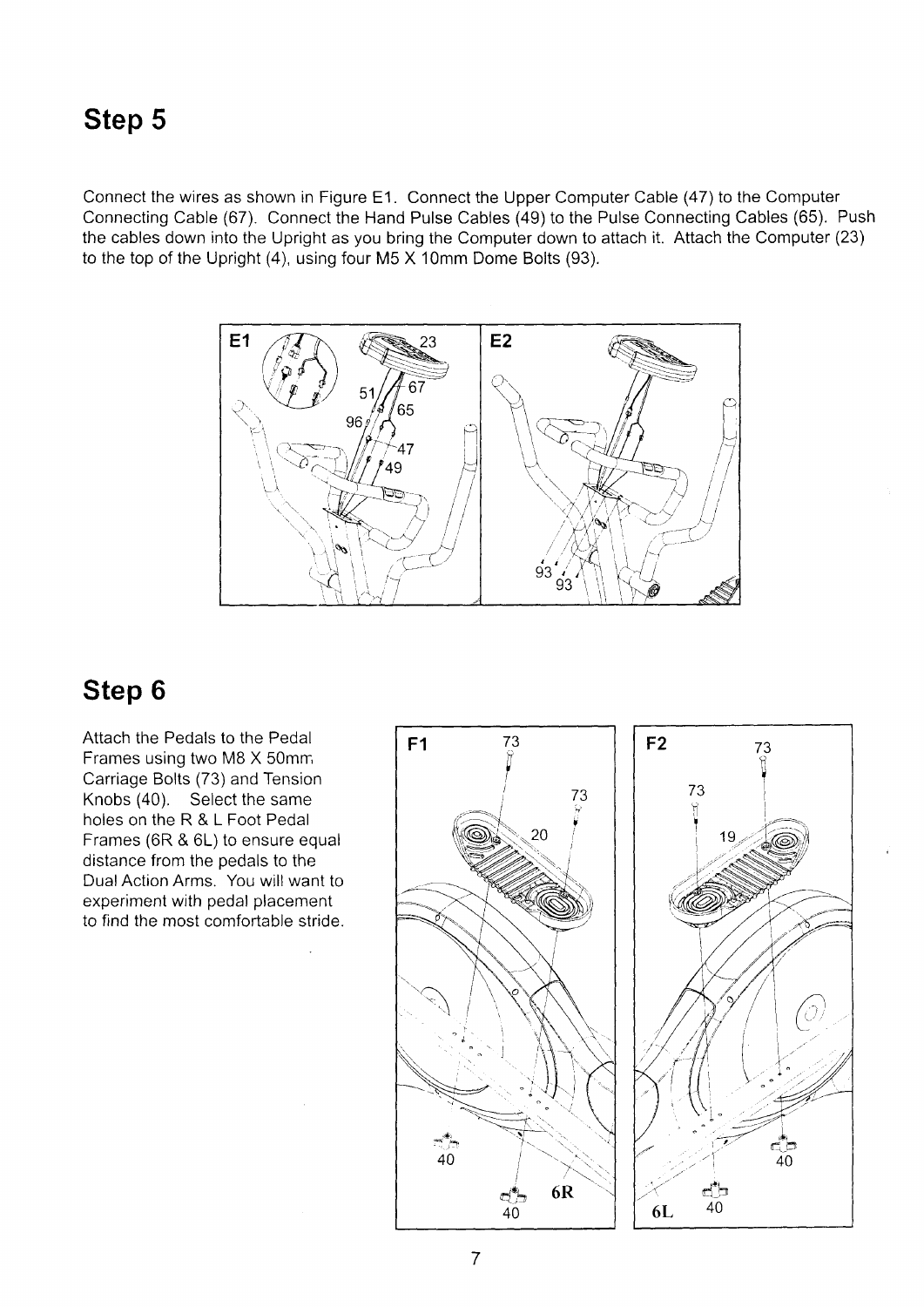Attach the Bottle Holder (44) to the Front Upright (4) using two M5 X 10mm Dome Bolts (93).



## Step 8

Insert the Power Cord (41) into the barrel plug on the back side of Elliptical Crosstrainer. Then insert the Plug end into the wall outlet. The console should light up. lf not, re-check plug and wall connections and make sure the wall outlet has power.

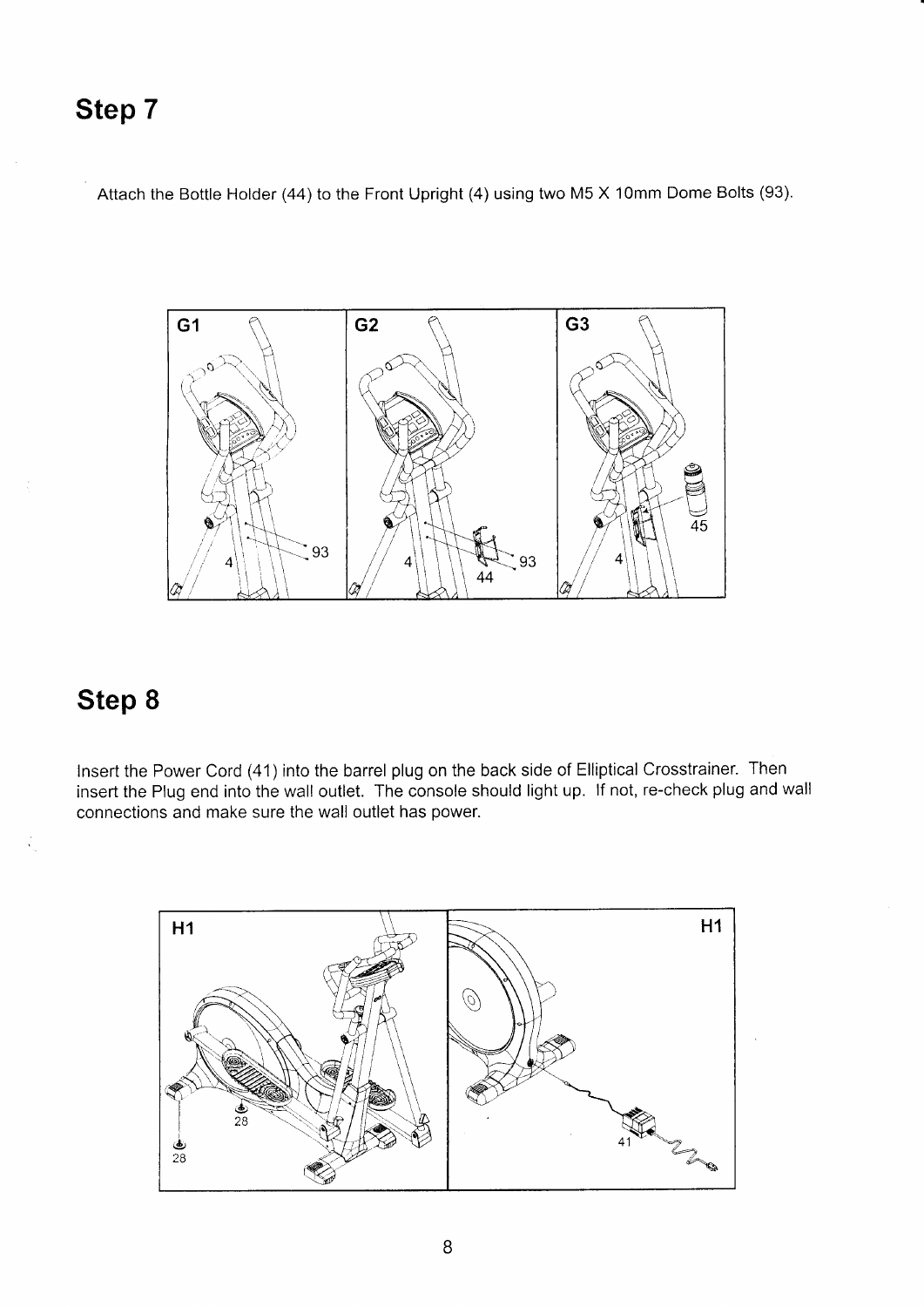

#### Resistance

The readout displays resistance level, measured in Watts.

#### Time

The readout displays elapsed time if you start without first setting a time goal. Or, if you input a time goal before beginning, the readout displays time remaining to reach goal.

#### RPM

The readout displays the revolutions per minute of the rear wheel. lt can be thought of as a measure of speed.

#### Pulse

The readout displays the pulse rate as read by the Pulse Sensors mounted to the Handlebar. Simply grab the sensors and wait for a readout. NOTE: While usually correct, pulse readings by this method can be affected by a number of factors and are not necessarily ECG accurate. If needed, the best way to determine an accurate heart rate reading is through use of a telemetry heart rate chest strap and accompanying readout device (sold separately by your local specialty fitness dealer).

#### Strides

The readout displays the cumulative number of stride cycles taken during the exercise session. In other words, the sensor only tracks one pedal. Each increase in the number displayed equals both a left and a right foot stride.

Ì

#### Calories /Distance

The readout toggles between displaying the approximate calories burned during the exercise session, and the distance traveled. The distance traveled approximates the distance traveled as if you were exercising on the ground. The unit of measure is miles in US, Kilometers in other countries.

#### Set

Push this button to go into the Set mode. The set mode allows you to plug in goals before you begin the exercise session. The second successive push of the Set button lights up the Distance window. A distance goal can be input using the "pluss" or "minust" buttons. The distance goal will then be set, in miles, and will count down until you reach your distance goal. A "beep" will sound when your goal is reached. lf you continue to exercise, the distance will start to accumulate, taking into account the distance already "traveled".

A subsequent push of the Set Button lights the Resistance window. A resistance level can be input using the "pluss" or "minust" buttons. You can change your resistance level at any time during the exercise session.

The next push of the Set Button lights the Pulse window. A pulse goal can be input using the "pluss" or "minust" buttons. lf you use the pulse sensors on the Handlebar, abeep will sound when you have reached your target heart rate.

The next push of the 5et Button lights the Time window. A time goal can be input using the "pluss" or "minust" buttons. The time wiil count down from time set to "0" during the exercise session. A beep will sound when you have reached your time goal. If you continue to exercise, the time will begin to count up, taking inro account the time already spent.

lf you have set in multiple goals for a given exercise session (e.9... 30 minutes, and 2.5 miles), a beep will sound after each goal is reached.

#### Reset

Depress this button to clear the memory and to reset the display to default settings.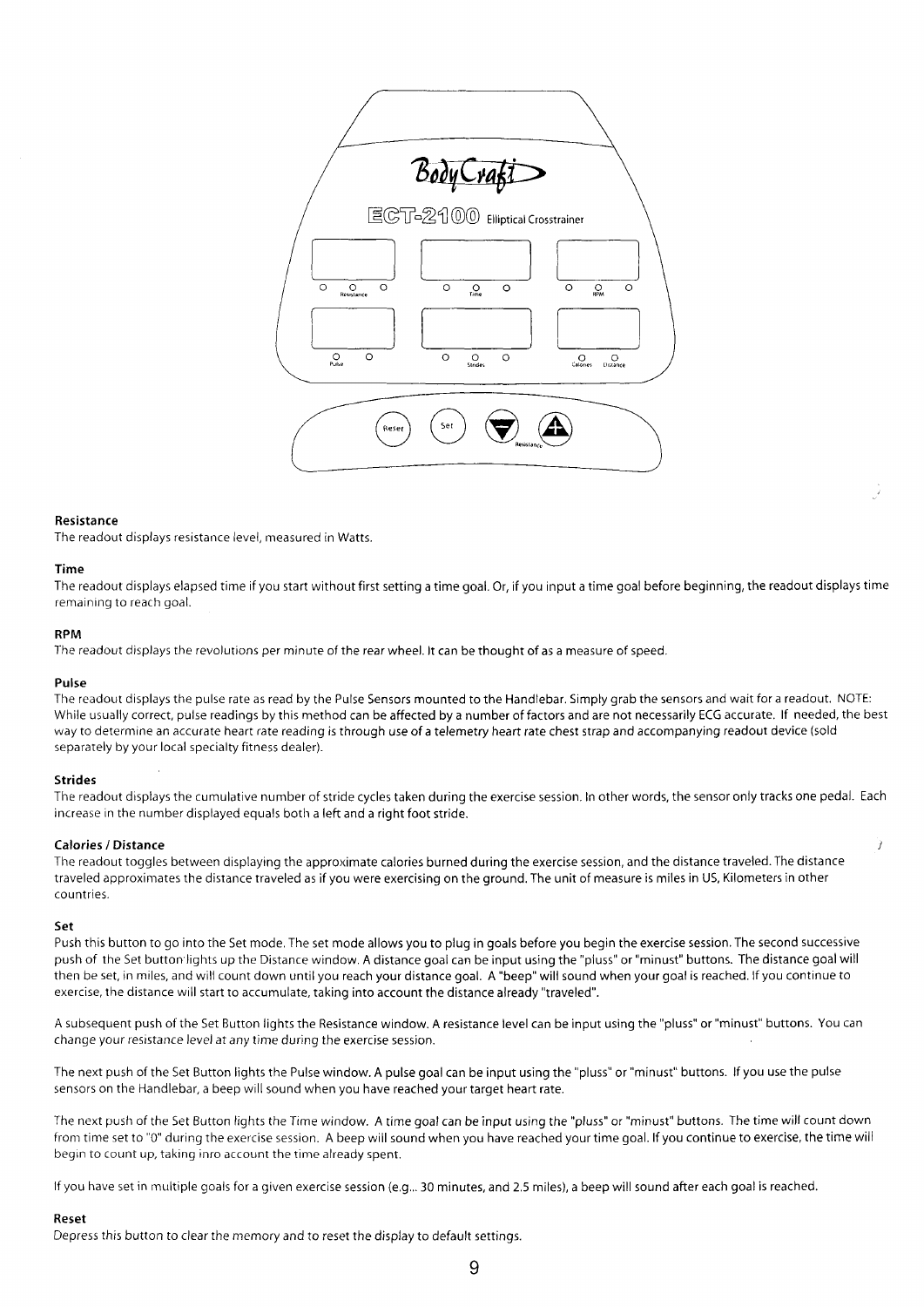### Level and Stabilize your BodyCraft Elliptical Crosstrainer

VERY IMPORTANT! After final placement, ensure your Elliptical Crosstrainer is level and stable by adjusting the levelers on the underside of the End Caps on the Rear Stabilizer. The levelers are retracted, or extended by screwing clockwise, or counter-clockwise. Spend ample time adjusting the levelers to ensure your Elliptical Crosstrainer is stable and does not rock from side-to-side. Instability can damage the machine over a period of time.

### Periodic Inspection and Routine Maintenance

- Periodically check to make sure all bolts are tightened.
- Always be certain that the Triangle Knobs in the Dual Action Arms are fully inserted and fully tightened. Failure to do so can damage adjustment holes, requiring expensive replacement of parts not covered by warranty.
- **•** After each exercise session clean the machine with a soft absorbent cloth, lightly moistened with water and a mild cleaning solutior:. Do not use harsh chemicals, including ammonia or acid based cleaners. Apply the cleaning solution only to the soft cloth, not directly to the machine. Do not use abrasive materials, including paper towels as they may scratch the surfaces. Clean sweat off the Display.
	- Always unplug the machine when performing any maintenance or when moving.
	- o If your Elliptical Crosstrainer goes unused for a long period of time, the drive belt can become temporarily distorted. This can lead to an uneven "bumping" sensation. This should disappear after a few minutes of use as the belt loosens up.
	- Always keep the pedals clean and free of debris. Keep the Handles clean.

### Using your BodyCraft Elliptical Crosstrainer

- The easiest way to use the product is to simply, carefully mount the foot pedals and start moving forward. The display will come on automatically and start to display the pertinent information. \ otherwise, you can input goals into the computer before you start.
	- o This product can be used in either "single action", or "dual action" mode. Single action refers to exercising the lower body only while holding onto the stationary handlebars. Dual action refers to using the moving arms simultaneously with lower body exercise. Dual action is generally preferential because it provides a more efficient cardiovascular workout and because the upper body muscles are exercised.
	- r Adjust the height of the pedals, and pedal placement along the pedal frame, to determine the stride pattern you like best.
	- The exercise motions can be performed forward, or "backward". "Backward" is simply reversing the motion while still facing forward. Do not attempt to stand on the machine facing backwards.
	- o Be careful when dismounting the machine. Wait until all motion has stopped as inertia can be strong and the pedals will continue to move for a short time.
	- The Monitor will turn off automatically after 5 idle minutes.